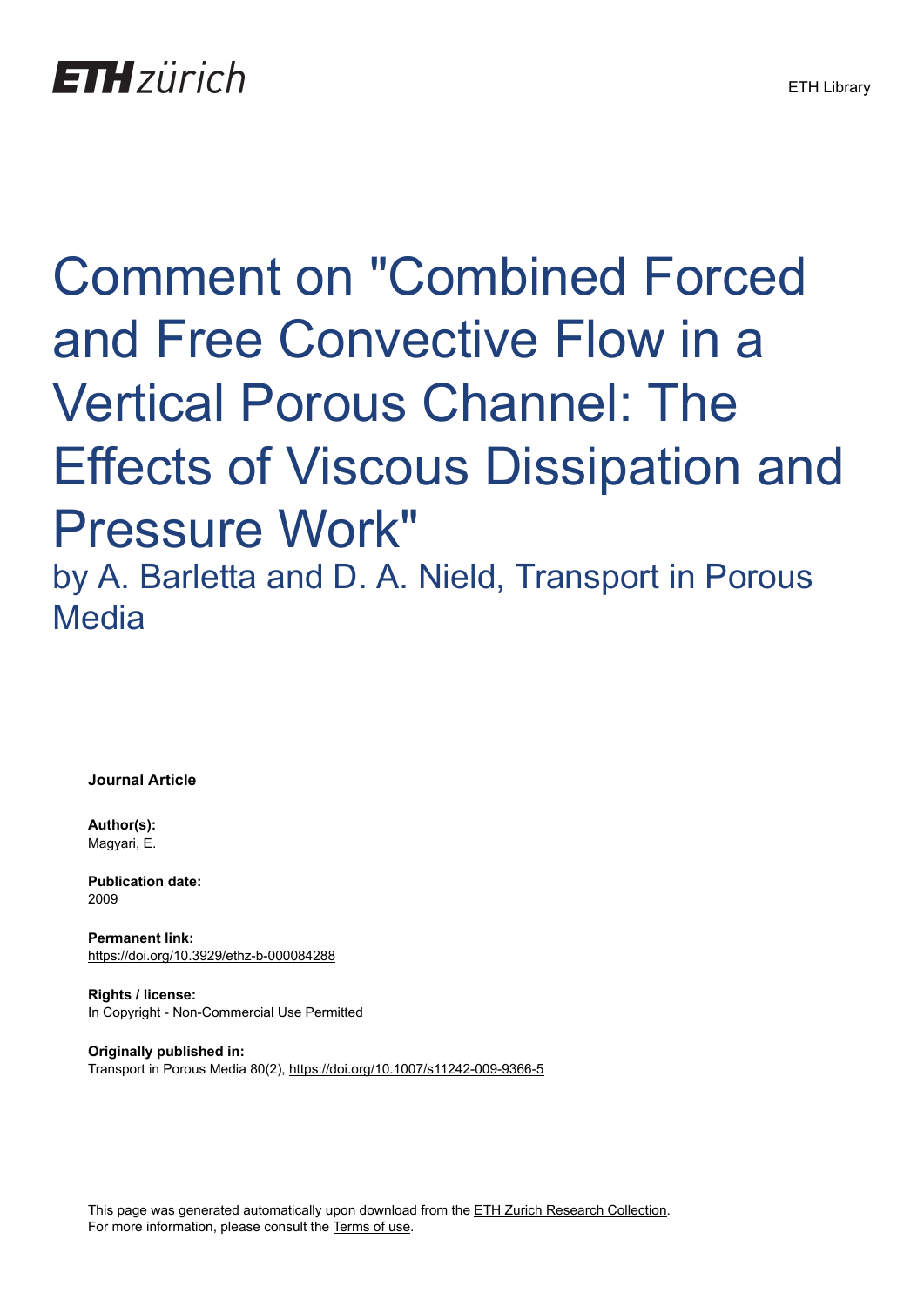## **Comment on "Combined Forced and Free Convective Flow in a Vertical Porous Channel: The Effects of Viscous Dissipation and Pressure Work" by A. Barletta and D. A. Nield, Transport in Porous Media, DOI 10.1007/s11242-008-9320-y, 2009**

## **E. Magyari**

Received: 3 February 2009 / Accepted: 6 February 2009 / Published online: 1 March 2009 © Springer Science+Business Media B.V. 2009

**Abstract** In a recent article by Barletta and Nield (Transport in Porous Media, DOI [10.](http://dx.doi.org/10.1007/s11242-008-9320-y) [1007/s11242-008-9320-y,](http://dx.doi.org/10.1007/s11242-008-9320-y) 2009), the title problem for the fully developed parallel flow regime was considered assuming isoflux/isothermal wall conditions. For the limiting cases of the forced and the free convection, analytical solutions were reported; for the general case, numerical solutions were reported. The aim of the present note is (i) to give an analytical solution for the full problem in terms of the Weierstrass elliptic *P*-function, (ii) to illustrate this general approach by two easily manageable examples, and (iii) to rise a couple of questions of basic physical interest concerning the interplay between the viscous dissipation and the pressure work. In this context, the concept of "eigenflow" introduced by Barletta and Nield is discussed in some detail.

**Keywords** Mixed convection · Laminar flow · Porous media · Viscous dissipation · Pressure work · Analytical solution

<span id="page-1-0"></span>The basic boundary value problem of the approach of [Barletta and Nield](#page-7-0) [\(2009\)](#page-7-0) (hereinafter referred to as BN2009) for the dimensionless temperature field  $T = T(y)$  is specified by the following differential equation and boundary conditions

$$
T'' - Br(\varepsilon + R) (1 + RT) (\gamma + T) + Br (1 + RT)^{2} = 0
$$
 (1)

$$
T'(0) = -1
$$
 (isoflux left wall),  $T(1) = 0$  (isothermal right wall), (2)

<span id="page-1-1"></span>where the prime denotes differentiation with respect to the transverse coordinate *y*. In terms of  $T = T(y)$ , the flow velocity *u* is obtained as  $u = 1 + RT$ . All the quantities involved in the above equations are dimensionless and everywhere the notations of BN2009 are used. The parameters  $\gamma$  and  $\varepsilon$  are related to the temperature scales, and R is the buoyancy parameter. The second and the third term on the left-hand side of Eq. [1](#page-1-0) represents the contribution of the pressure work and the viscous dissipation, respectively. Both effects scale with the Brinkman

E. Magyari  $(\boxtimes)$ 

Institut für Hochbautechnik, ETH Zürich, Wolfgang-PauliStr.1, 8093 Zurich, Switzerland e-mail: magyari@hbt.arch.ethz.ch; magyari@bluewin.ch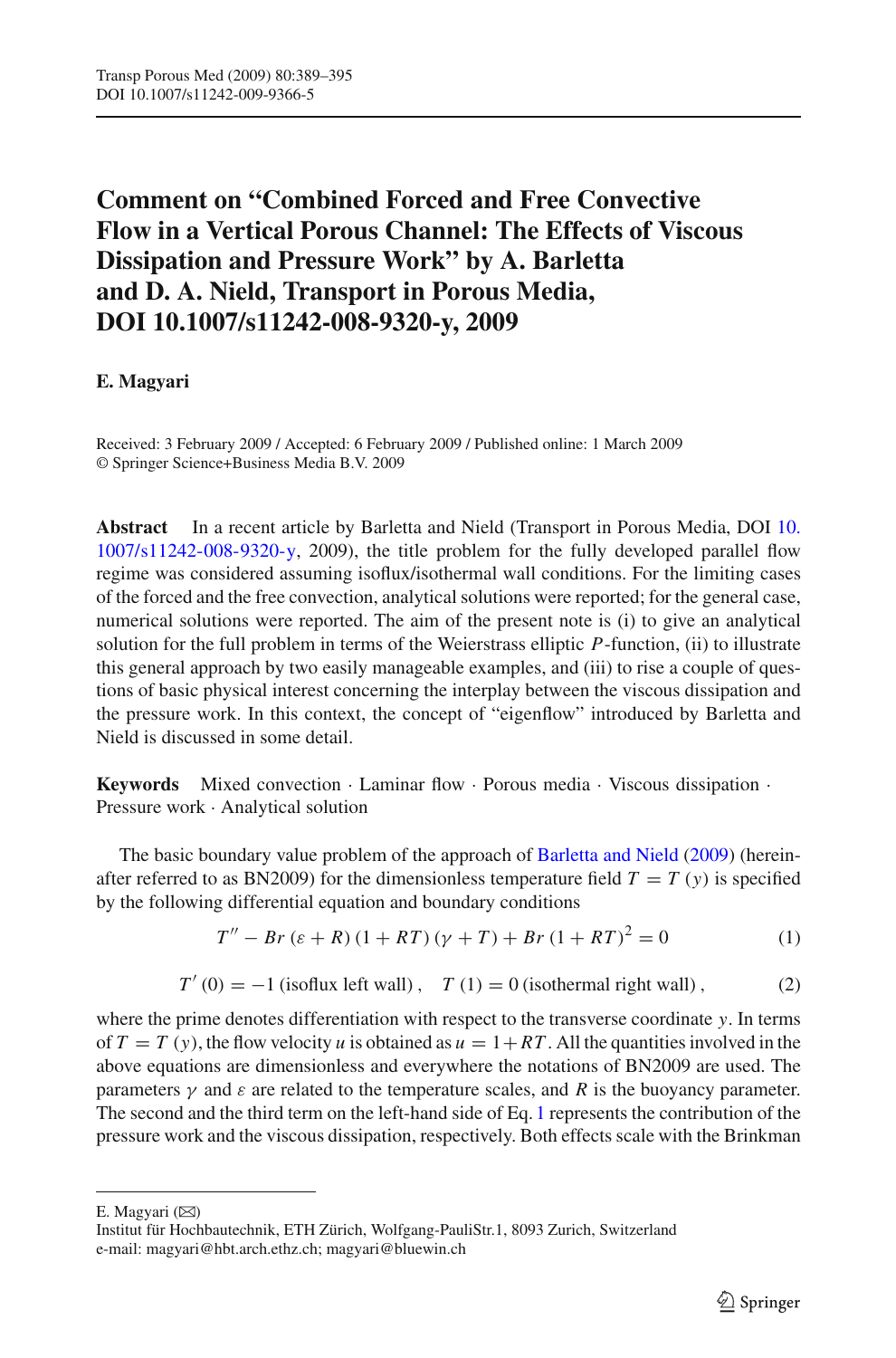number *Br* so that both are canceled simultaneously as  $Br \rightarrow 0$ . This is the conduction regime with solution  $T = 1 - y$ .

(i) As a first step toward the exact analytical solution, we transcribe Eq. [1](#page-1-0) in the form

$$
T'' = A_1 + A_2T + A_3T^2,
$$
  
\n
$$
A_1 = \left[ \gamma (\varepsilon + R) - 1 \right] Br, \quad A_2 = \left[ \gamma R (\varepsilon + R) + \varepsilon - R \right] Br, \quad A_3 = \varepsilon RBr.
$$
\n(3)

<span id="page-2-1"></span><span id="page-2-0"></span>The second, and at the same time, the key step is to notice that Eq. [3](#page-2-0) admits the first integral

$$
T'^{2} = 2A_{0} + 2A_{1}T + A_{2}T^{2} + (2A_{3}/3)T^{3},
$$
\n(5)

where  $A_0$  is a constant of integration. Setting  $y = 1$  in Eq. [5](#page-2-1) and bearing in mind the Eq. [2,](#page-1-1) we obtain the value of  $A_0$  in terms of the heat flux  $q_1 = -T'(1)$  through the right isothermal wall as  $A_0 = q_1^2/2 \ge 0$ . In the limiting case of the forced convection plug flow  $u = 1$ corresponding to  $R = 0$ , we have  $A_3 = 0$ . In this case Eq. [1](#page-1-0) is linear, and its exact solution has already been given in BN2009. Thus, we assume here that  $A_3 \neq 0$  and change from *T* to a new dependent variable *P* in Eq. [5](#page-2-1) by the substitution

$$
T(y) = -A_2/(2A_3) + (6/A_3) P(y).
$$
 (6)

<span id="page-2-2"></span>After some algebra, we obtain

$$
P^2 = 4P^3 - g_2P - g_3,\tag{7}
$$

$$
g_2 = \left(A_2^2 - 4A_1A_3\right)/12, \quad g_3 = \left(6A_1A_2A_3 - A_2^3 - 12A_0A_3^2\right)/6^3. \tag{8}
$$

Equation [\(7\)](#page-2-2) coincides exactly with the differential equation of Weierstrass' elliptic function

 $P(y) = P(y; g_2, g_3)$  (for the properties of *P* (*y*; *g*<sub>2</sub>, *g*<sub>3</sub>) see e.g., [Abramowitz and Stegun](#page-7-1) [\(1972](#page-7-1)), Chap. 18). The general solution of Eq. [7](#page-2-2) can be written in the form  $P(y) = P(y + y_0;$  $g_2, g_3$ ), where  $y_0$  is the second constant of integration of the problem. Accordingly, the general solution of the problem (1) and (2) for the temperature field  $T(y)$  is

$$
T(y) = -A_2/(2A_3) + (6/A_3) P (y + y_0; g_2, g_3).
$$
 (9)

<span id="page-2-3"></span>The two constants of integration  $y_0$  and  $A_0$  can be determined with the aid of the boundary conditions [\(2\)](#page-1-1), which now lead to the equations

$$
P'(y_0; g_2, g_3) = -A_3/6, P(1 + y_0; g_2, g_3) = A_2/12.
$$
 (10)

(ii) When its discriminant  $\Delta = g_2^3 - 27g_3^2$  is non-vanishing, the *P*-function can be expressed in terms of the Jacobian elliptic functions sn, cn and dn, and when  $\Delta = 0$ , in terms of elementary functions. A comprehensive discussion of the solution [\(9\)](#page-2-3) on this general background is beyond the aim and scope of this article. However, in order to illustrate how the approach works, we will consider here two special realizations of the case  $\Delta = 0$  shortly. To this end, we first write the solution of equation  $\Delta = 0$  in the parametric form  $g_2 = 4a^4/3$ ,  $g_3 = 8a^6/27$ with *a* as parameter. The simplest realization of  $\Delta = 0$  is obtained for  $a = 0$ , when  $g_2 =$  $g_3 = 0$  and the *P*-function reduces to

$$
P(y + y_0; 0, 0) = (y + y_0)^{-2} \quad (a = 0).
$$
 (11)

<span id="page-2-5"></span>When, however,  $a \neq 0$ , the *P*-function with vanishing discriminant,  $\Delta = 0$ , has the form

$$
P(y + y_0; 4a^4/3, 8a^6/27) = -(a^2/3) + a^2 \left[ \sin\left( ay + ay_0 \right) \right]^{-2} \quad (a \neq 0). \tag{12}
$$

<span id="page-2-4"></span>There are several easily manageable cases of the temperature solution [\(9\)](#page-2-3) with the *P*-function given by Eq. [12.](#page-2-4) In this article, however, we consider only the case related to a special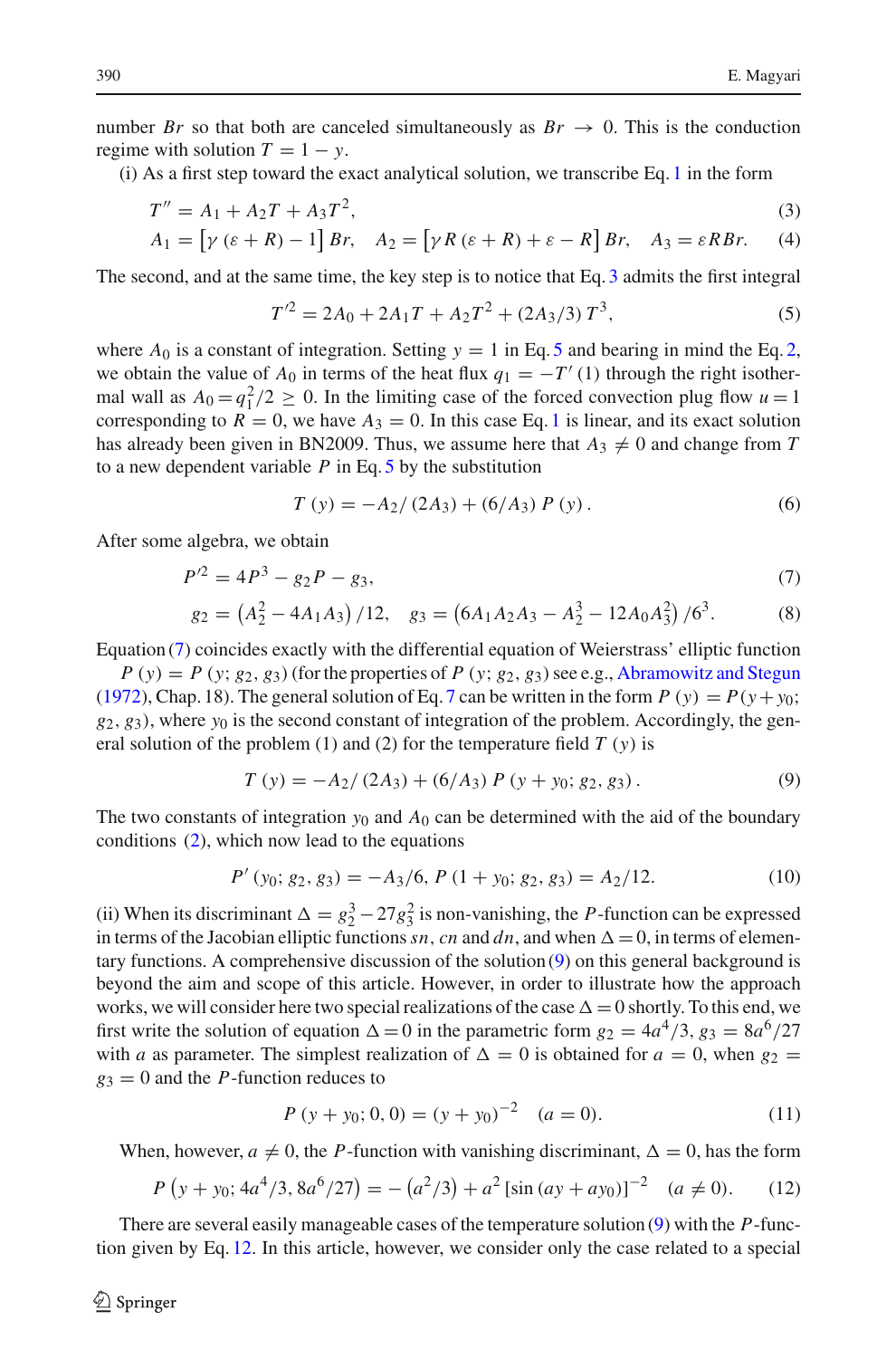solution, which was named in BN2009 as "*eigenflow*" solution. This issue will be discussed under the point (iii) below. In the case of the  $P$ -function  $(11)$ , we obtain for the temperature solution [\(9\)](#page-2-3) and the heat flux  $q(y) = -dT/dy$ , the expressions

$$
T(y) = \frac{y_0^3}{2(1+y_0)^2} \left[ \left( \frac{1+y_0}{y+y_0} \right)^2 - 1 \right], \quad q(y) = \left( \frac{y_0}{y+y_0} \right)^3, \tag{13}
$$

where *y*<sub>0</sub> is the real root of the cubic equation  $R y_0^3 - 2 (1 + y_0)^2 = 0$ ,

$$
y_0 = \frac{2}{3R} \left[ 1 + \frac{4(1+3R) + (8+36R+27R^2 + \sqrt{27(8+27R)R^3})^{2/3}}{(8+36R+27R^2 + \sqrt{27(8+27R)R^3})^{1/3}} \right] > 0. \tag{14}
$$

We see that in this special case, a given value of *R* fixes also the value of  $y_0$  uniquely. The same holds for  $\gamma$ , as well as for the product  $\varepsilon Br$ , which are determined by the relationships  $\gamma = 1/R$  and  $\varepsilon Br = 12/(R y_0^3)$ , respectively. In spite of these restrictions (which originate from the simplifying assumption  $g_2 = g_3 = 0$ ), the above equations yield quite reasonable values. Indeed, taking, e.g.,  $R = 0.025$  and  $Br = 0.05$ , we obtain  $y_0 = 81.96$ ,  $\gamma = 40$ , and  $\varepsilon = 0.0174$ . In this case, *T* (*y*) decreases monotonically from *T* (0) = 0.982 to *T* (1) = 0 and *q* (*y*) from *q* (0) = 1 to *q* (1) = 0.964. The corresponding mixed convection temperature profile (13) is close to the conduction profile  $T = 1 - y$ .

(iii) We now turn to the third issue mentioned in the Abstract and ask the four questions listed below. Our answers will be supported by exact analytical calculations.

- (1) Is it possible that the heat generated by viscous dissipation is fully consumed by the pressure work, so that the incoming heat flux  $q_0 = 1$  passes the porous channel unchanged, i.e.,  $q_1 = q_0 = 1$ ?
- (2) Could it happen that the outgoing heat flux *q*<sup>1</sup> becomes larger than the incoming one, e.g., twice as much as this, i.e.,  $q_1 = 2q_0 = 2$ ?
- (3) Is it possible that the heat flux  $q_1$  through the right wall becomes equal but opposite to the heat flux  $q_0$  prescribed at the left wall, i.e.,  $q_1 = -q_0 = -1$ ?
- (4) Is there a possibility that the isothermal right wall becomes adiabatic, i.e.,  $q_1 = 0$ ?

In Case 1 the channel would act as an *ideal heat conductor*, in Case 2 as a *heat multiplier*, (heating device) in Case 3 as a *heat absorber* (cooling device), and in Case 4 as an *ideal heat insulator*. Bearing in mind that the active work is done by the driving pressure gradient (and in a downward flow additionally by the gravity), there is no violation of the First Principle threats. For the sake of greatest transparency, we first give the answer for the questions 1–4 in the limiting case of the forced convection plug flow,  $R = 0$ ,  $u = 1$ , since in this case the temperature solution is available in a simple analytical form (see Eq. [18\)](#page-6-0) of BN2009). Based on this solution, the answer for all the questions 1–4 is decidedly YES regarding that the parameters  $\gamma$ ,  $\varepsilon$ , and *Br* satisfy certain conditions. These conditions are collected in Table [1](#page-4-0) together with the corresponding values of the wall temperature *T* (0)  $\equiv T_0$ . Concerning these rigorous mathematical results, however, several comments are in order.

A hasty inspection of Fig. [2](#page-4-1) of BN2009 would suggest that all the forced convection temperature profiles decrease monotonically from some  $T_0 > 0$  to  $T(1) = 0$ , and that all of them lie *above* the conduction profile  $T(y) = 1 - y$ . This, however, is not always so. In our Case 3, none of these two features holds, whereas in Case 4, only the former property is true, but the corresponding temperature profile lies markedly below of  $T(y) = 1 - y$  as shown in Fig. [1.](#page-4-2) Indeed, in Case 3, Eq. [18](#page-6-0) of BN2009 goes over in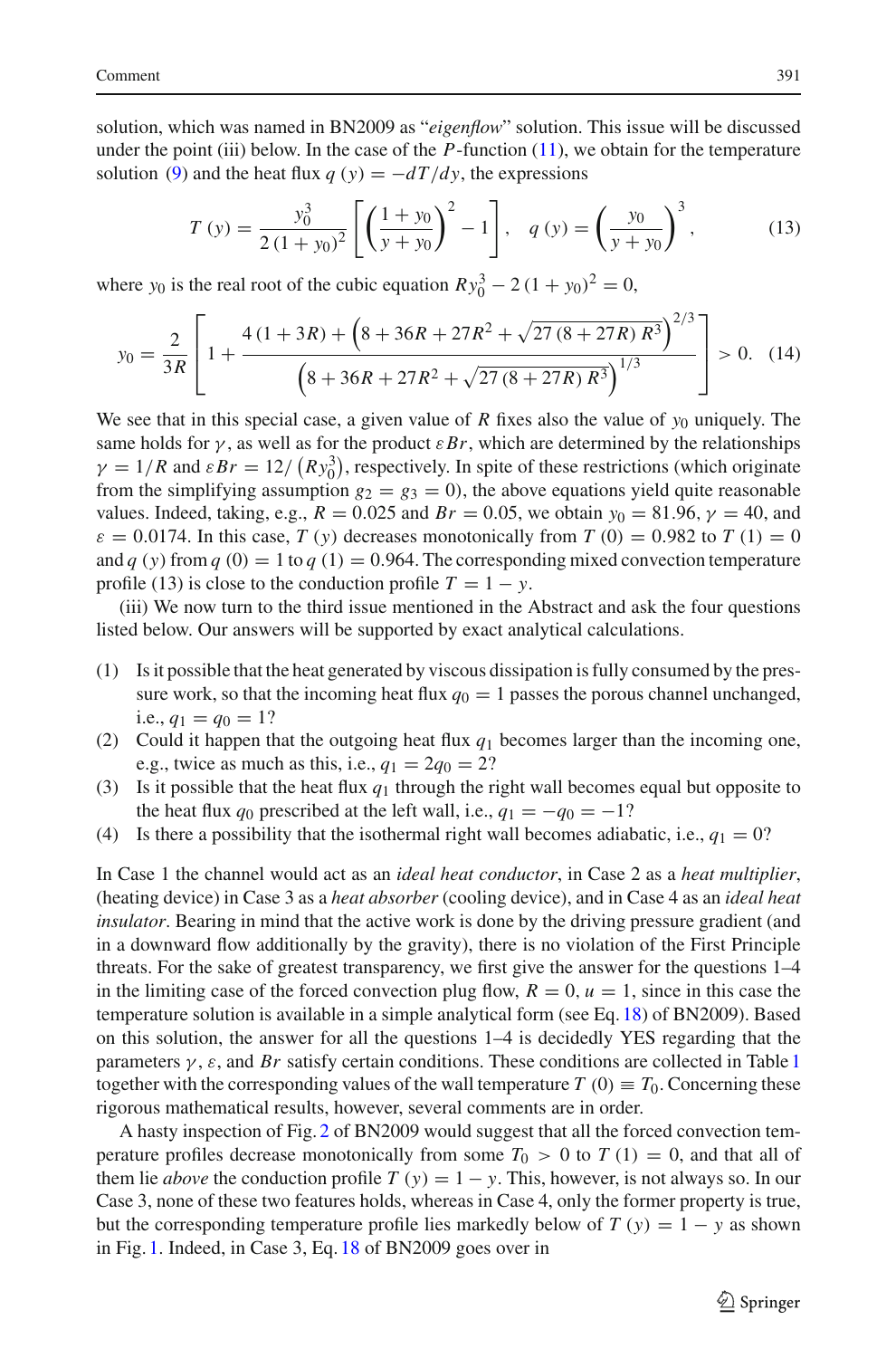<span id="page-4-0"></span>

| Case           | $q_1 \equiv q(1)$ | $T_0 \equiv T(0)$                      | Conditions                                                                                                 |
|----------------|-------------------|----------------------------------------|------------------------------------------------------------------------------------------------------------|
|                |                   | $rac{2}{\sigma}$ tanh $rac{\sigma}{2}$ | $\gamma = \frac{1}{\epsilon} - \frac{1}{\sigma} \tanh \frac{\sigma}{2}$                                    |
| $\overline{2}$ |                   | $rac{3}{\sigma}$ tanh $rac{\sigma}{2}$ | $\gamma = \frac{1}{\varepsilon} - \frac{1}{\sigma} \tanh \frac{\sigma}{2} - \frac{1}{\sigma \tanh \sigma}$ |
| 3              | $-1$              |                                        | $\gamma = \frac{1}{\varepsilon} + \frac{1}{\sigma \tanh \frac{\sigma}{2}}$                                 |
| $\overline{4}$ |                   | $rac{1}{\sigma}$ tanh $rac{\sigma}{2}$ | $\gamma = \frac{1}{\varepsilon} + \frac{1}{\sigma \sinh \sigma}$                                           |

**Table 1** In the limiting case of the forced convection plug flow,  $R = 0$ ,  $u = 1$ , the answer for all the four questions 1–4 is YES, when the indicated conditions are satisfied

<span id="page-4-2"></span>



<span id="page-4-1"></span>**Fig. 2** Shown is the symmetric temperature profile (19) of the mixed convection eigenflow corresponding to the eigenvalue  $a_0 = \pi/2$  (*blue curve*), as well as its nonsymmetric dual counterpart (*red curve*)

$$
T(y) = -\frac{2\sinh(\sigma y/2)\sinh[\sigma (1 - y)/2]}{\sigma \sinh(\sigma/2)}, \quad \sigma \equiv \sqrt{\varepsilon Br},
$$
 (15)

<span id="page-4-3"></span>which clearly shows that *T* (*y*) is negative everywhere across the flow, while at the walls  $T(0) = T(1) = 0$  holds. Thus, the temperature (15) is the forced convection counterpart

 $\circled{2}$  Springer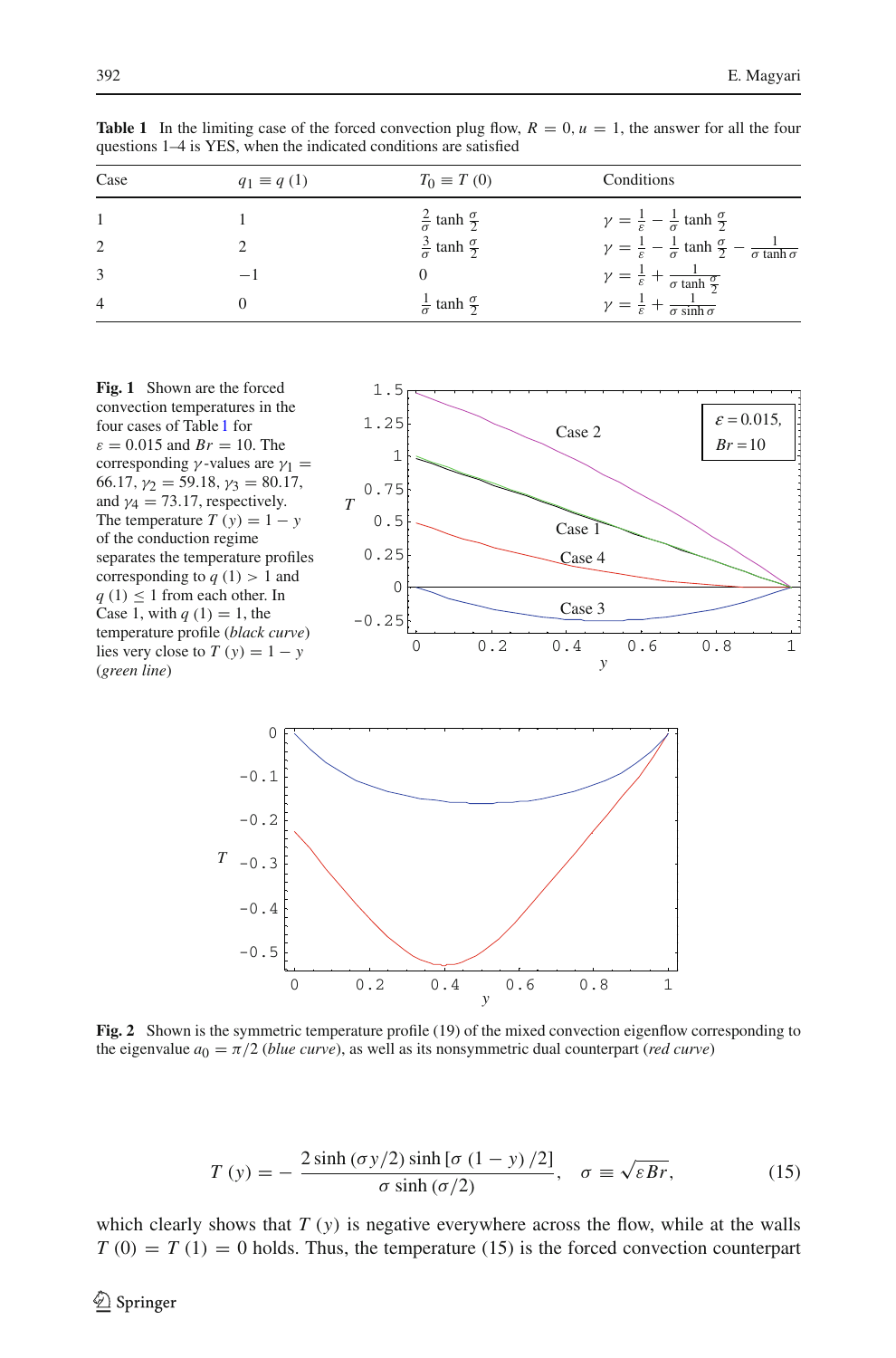of the mixed convection "eigenflow" temperatures shown in Figures 6 and 7 of BN2009 and associated (for  $\gamma = 50$  and  $\varepsilon = 0.01$ ) with the "eigenvalues"  $Br = 0.45212$  (for  $R = 0.1$ ) and  $Br = 0.048125$  (for  $R = 1$ ). However, according to Figure 10 of BN2009 (and the corresponding explanation at the end of Sect. 6), a mixed convection eigenflow solution can only exist for  $R > 0.01$ , but not in the forced convection limit  $R = 0$ . Hence, according to this numerical finding, the present forced convection eigenflow solution [\(15\)](#page-4-3) should not exist at all. The explanation of this contradiction can easily be found in the "Condition" correspond-ing to the Case 3 of Table [1.](#page-4-0) Indeed, this relationship shows that (for  $R = 0$ ) an eigenvalue of *Br* only can exist when  $\gamma > 1/\varepsilon$  (in case of the corresponding curve of Fig. [1,](#page-4-2) where  $1/\varepsilon = 1/0.015 = 66.67$  and  $\gamma = 80.1663$ , the eigenvalue is exactly  $Br = 10$ ). When, however,  $(1/\varepsilon) \to \gamma$ , the eigenvalue *Br* goes to infinity, and for  $\gamma < 1/\varepsilon$ , it disappears. Therefore, the lower limit  $R > 0.01$  for the existence of the mixed convection eigenflows reported by [Barletta and Nield](#page-7-0) [\(2009\)](#page-7-0) is in fact a consequence of their choice of the parameter values  $\gamma = 50$  and  $\varepsilon = 0.01$  with the property  $\gamma < 1/\varepsilon$ , regardless of the intrinsic *R*-dependence of the governing equations. The mixed convection eigenflows must exist down to the forced convection limit  $R = 0$ , when  $\gamma > 1/\varepsilon$  is chosen. Then, the corresponding eigenvalue *Br* is the root of the transcendental equation

$$
(1/\varepsilon) + \left[ (\varepsilon Br)^{1/2} \tanh \left( \varepsilon Br / 4 \right)^{1/2} \right]^{-1} = \gamma \tag{16}
$$

The fact that already the eigenflow temperature (15) is everywhere smaller than the wall temperatures  $T(0) = T(1) = 0$  in the forced convection regime  $(R = 0)$ , is a quite surprising result. Indeed, in Case 3, both heat fluxes  $q(0) = 1$  and  $q(1) = -1$  are directed from the respective walls toward the fluid. In spite of this, the fluid temperature becomes everywhere lower than the boundary temperatures. This can only happen when the upward moving fluid experiences an extremely vigorous expansion, so that the expansion work does consume (i) the whole incoming heat supplied by both the walls, (ii) the whole heat generated by viscous dissipation and in addition, (iii) it also withdraws a part of the internal energy of the fluid, diminishing in this way its temperature. Whether this *expansion cooling with heat supply* is actually compatible with the *incompressibility assumption* adopted in BN2009 is still an open question. It is also worth emphasizing here that the symmetry of the "eigenflow" temperature profiles with respect to the mid-plane of the channel is a necessary consequence of the corresponding boundary values *T* (0) = *T* (1) = 0 and *q* (0) = −*q* (1) = 1 which render the "left" and "right" walls physically undistinguishable. In the case of the forced convection profile (15) this feature becomes clearly manifest. Indeed, it is seen that the transformation  $y \rightarrow 1 - y$  which interchanges the left and right boundaries, leaves the expression (15) invariant.

As already mentioned above, the temperature profile of Case 4, although monotonically decreasing, lies not above but below the conduction profile. This later feature holds not only for Cases 3 and 4, but also for all  $Br \neq 0$  whenever the heat flux  $q_1$  is smaller than or equal to 1 (i.e. in all cases of Table [1,](#page-4-0) except for Case 2, as it can be seen in Fig. [1\)](#page-4-2).

Case 2 is also quite surprising. Indeed, while in Case 1, the effect of viscous dissipation and the pressure work compensate each other exactly, in Case 2, their simultaneous effect results in a net heat production, leading in turn to an outgoing heat flux *q*<sup>1</sup> which is twice as much as the incoming one  $q_0$ . Moreover, with increasing values of  $Br$ , the outgoing heat flux *q*<sup>1</sup> may become arbitrary large. This can be seen in the case of the plug flow with uniform core temperature, flanked by two narrow temperature boundary layers arising for  $B \gg 1$ . Indeed, for  $Br \gg 1$ , Eq. [18](#page-6-0) of BN2009 reduces to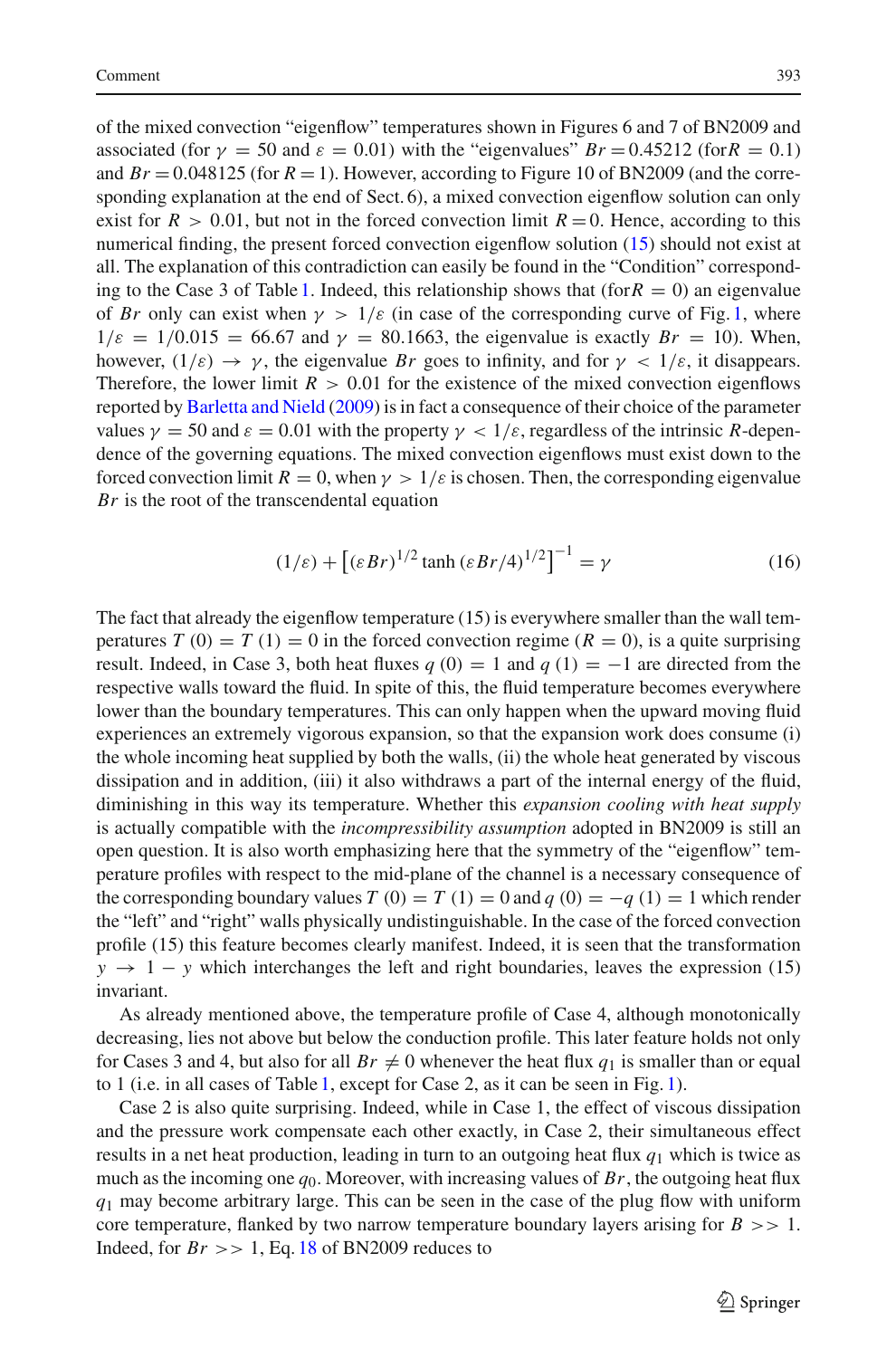$$
T(y) = \left(\frac{1}{\varepsilon} - \gamma\right) \left(1 - e^{-\sigma(1-y)}\right) + \frac{e^{-\sigma y}}{\sigma} \quad \text{for} \quad y < 1,
$$
 (17)  
and 
$$
\left(\frac{1}{\varepsilon} - \gamma\right) \left(1 - e^{-\sigma(1-y)}\right) \text{ else.}
$$

Thus, the outgoing heat flux  $q_1 = (1 - \varepsilon \gamma) \sqrt{(Br/\varepsilon)}$  can become arbitrarily large as  $Br \rightarrow \infty$ .

A deeper insight into the peculiar nature of the mixed convection eigenflows can be gained with the aid of the exact solution [\(9\)](#page-2-3) related to the case [\(12\)](#page-2-4) of the *P*-function. Indeed, choosing for  $a$  and  $y_0$  the values

$$
a \equiv a_n = (2n + 1)\pi/2, \quad y_0 \equiv y_{0,n} = \pi/(4a_n), \quad n = 0, 1, 2, \dots
$$
 (18)

<span id="page-6-1"></span><span id="page-6-0"></span>the *A*'s become  $A_1 = 4a_n$ ,  $A_2 = 20a_n^2$ ,  $A_3 = 24a_n^3$ , and the corresponding solutions are

$$
T(y) \equiv T_n(y) = -\frac{1}{2a_n} \frac{\sin(2a_n y)}{1 + \sin(2a_n y)}.
$$
 (19)

It is easy to see that all these solutions yield the wall values  $T(0) = 0$ ,  $q(1) = -1$ , and thus, they are actually mixed convection eigensolutions. Therefore, from the mathematical point of view, the name eigenflow coined by [Barletta and Nield](#page-7-0) [\(2009\)](#page-7-0) is in fact a reasonable, properly chosen name and not "just a conventional word." However, except for the case  $n = 0$ , the eigensolutions [\(19\)](#page-6-1) always become singular so that, from physical point of view, the cases with  $n = 1, 2, 3, \ldots$  must be excluded. In this way, the eigenvalue spectrum [\(18\)](#page-6-0) reduces to the single eigenvalue  $a = a_0 = \pi/2$ . Due to this circumstance, the proper meaning of "eigenvalues" and "eigensolutions" goes down in a numerical study. The mixed convection eigensolution [\(19\)](#page-6-1) corresponding to the eigenvalue  $a_0 = \pi/2$  shares all the qualitative features of the forced convection eigensolution [\(15\)](#page-4-3), namely, it is symmetric with respect to the mid-plane of the channel (invariant under  $y \rightarrow 1 - y$ ) and negative in the whole variation range of *y*. A special feature of the eigensolution (19) is its apparent "universality," in the sense that it does not contain the physical parameters  $\gamma$ ,  $\varepsilon$ ,  $R$ , and *Br*of the problem explicitly. Only the corresponding eigenvalue  $a_0 = \pi/2$  is related to these parameters via Eqs. [5](#page-2-1) and  $A_1 = 4a_n$ ,  $A_2 = 20a_n^2$ ,  $A_3 = 24a_n^3$ . As the last point of this article, this connection will be discussed here shortly.

The solution of the system of three equations [\(5\)](#page-2-1) for the four parameters  $\gamma$ ,  $\varepsilon$ , *R*, and *Br* is not unique. Three of the parameters can be expressed in terms of the fourth them. Taking *Br* as the "fourth" parameter, we obtain from the eigenvalue  $a = a_0 = \pi/2$ , the following two sets of solutions for *R*,  $\varepsilon$ , and  $\gamma$ 

<span id="page-6-2"></span>
$$
\left\{ R_1 = \frac{3\pi}{2}, \varepsilon_1 = \frac{2\pi^2}{Br}, \gamma_1 = \frac{2(2\pi + Br)}{\pi (4\pi + 3Br)} \right\}, \quad \left\{ R_2 = \pi, \varepsilon_2 = \frac{3\pi^2}{Br}, \gamma_2 = \frac{2\pi + Br}{\pi (3\pi + Br)} \right\}.
$$
\n(20)

We are thus faced with an astonishing result. The two different sets of values [\(20\)](#page-6-2) of  $\{R, \varepsilon, \gamma\}$ are associated with *one and the same eigensolution*  $T_0$  (*y*) given by Eq. [19,](#page-6-1) and this for all values of *Br*. Moreover, this eigensolution possesses also a dual counterpart which is obtained for the "initial value" (wall temperature)  $T_0 = -0.223078$  and, similarly to (19), it is also the same for both sets of values [\(20\)](#page-6-2) (see Fig. [2\)](#page-4-1).

The above considerations show that the problems (1) and (2) possess a very rich mathematical and physical content which is waiting for further research effort. Especially, the property of doubly periodicity of the *P*-function could reveal subtle features of the flow behavior.